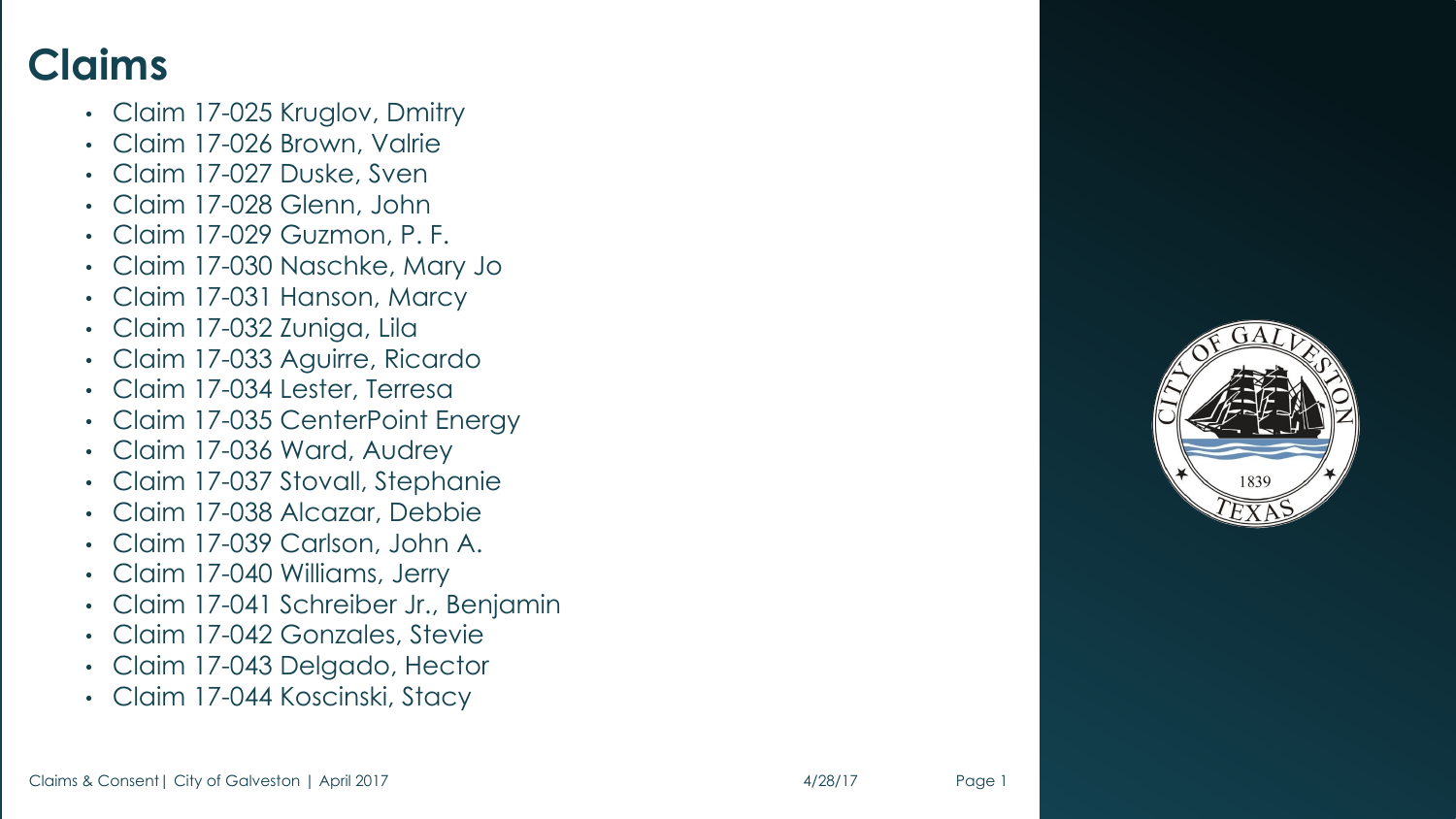- 11A Consider For Approval The Acceptance Of A Four Year Service Contract With Kone Inc. For Elevator Maintenance And Authorize The City Manager To Fully Execute The Contract. (C.Kenworthy)
- 11B Consider For Approval A Five Year Lease Agreement With Jeff Antonelli Regarding Leased<br>Office Space Located At 2508 Ball Street In Galveston,Texas. (C.Kenworthy)
- 11C Consider For Approval The Release And Lease Termination Agreement Between The City Of<br>Galveston And Abbo Georges Azar, Terminating The Current Lease Agreement Dated August 1,<br>2016, And Approving A New Thirty (30) Yea Upon Approval As To Form By The City Attorney. (M. Shahan)
- 11D Consider For Approval Change Order #1, From J. W. Kelso Company, Inc., For Stewart Road<br>Sidewalk Project Between 81st Street And The Sandhill Crane Soccer Complex, Increasing The<br>Contract Amount By \$173,793.01 From \$
- · 11E Consider For Approval The Low And Best Responsive Bidder, Triple B Services. LLP, For Gulf Drive Water Line Replacement In The Amount Of \$620,956.00 (Estimated Total Cost Of Project Not To Exceed \$705,726.00). (R. Bl
- 11F Consider For Approval The Low And Best Responsive Bidder, Texas Gulf Construction Co., For<br>Travel Air Bridge Replacement In The Amount Of \$1,168,271.35 (Estimated Total Cost Of Project<br>Not To Exceed \$1,203,271.35). (
- 11G Consider For Approval Of Change Order No. 2 From Fused Industries (Formerly Meiners Construction, LLC) For The 65th Street Reconstruction From Heards Lane To Golfcrest, Increasing<br>The Contract Amount By \$63,713.00 From \$2,631,809.30 To The New Total Of \$2,695,522.30. (R. The Contract Amóunt By \$63,713.00 From \$2,631,809.30 To The New Total Of \$2,695,522.30. (R.<br>Blackketter)
- 11H Consider For Approval Change Order #2, From A. R. Turnkee Construction, For Sea Isle Drainage Improvements, Increasiñg The Contract Amount By \$9,000.00 From \$581,407.50 To<br>\$590,407.50. (R. Blackketter)

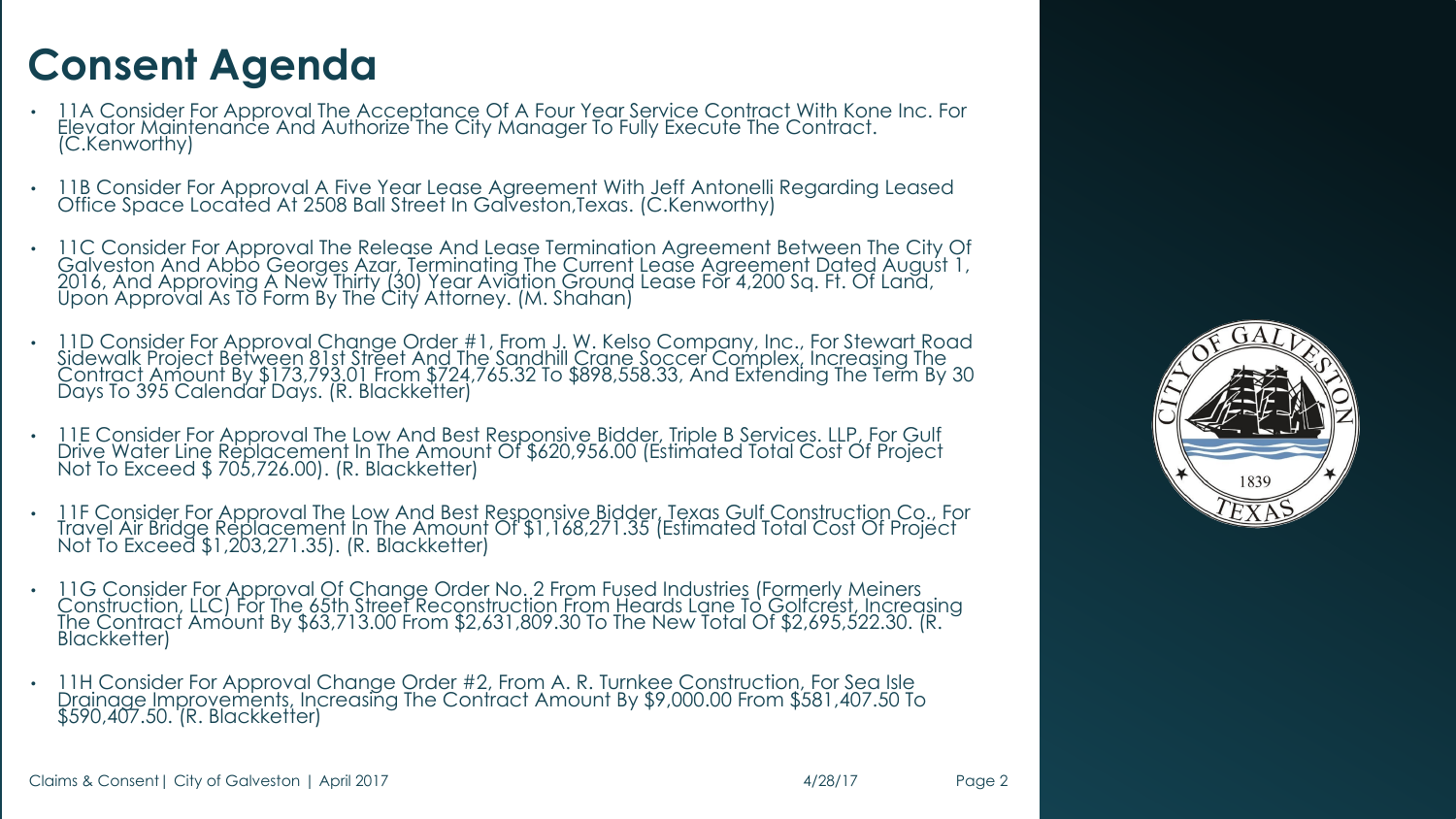- . 11 Consider For Approval Awarding A Contract With The Low Responsive Bidder (BID #17-024), Main Lane<br>Industries, Ltd., For The Reconstruction Of Market Street From 25th Street To 19th Street Project, In The Amount Of<br>S3, \$3,507,713.45. The Funding Source Will Be The CDBG Disaster Recovery Non-Housing Round 2.1 Program. (R. Blackketter)
- 11J Consider For Approval Awarding A Contract With The Low Responsive Bidder (BID #17-022), Triple B Services,<br>LLP, For The Sealy Avenue Improvements From 33rd To 25th Project As A Concrete Roadway, In The Amount Of<br>\$2,4
- 11K Consider For Approval Awarding A Contract With The Low Responsive Bidder (BID #17-021), Lucas<br>Construction Co., Inc., For The 51st Street Improvements From Broadway To Postoffice Project, In The Amount Of<br>156,333.10,
- 11L Consider For Approval A Payment To The Texas General Land Office For 10-Year Land Use Fees On Pipeline<br>Easements ME960071, ME 860085 And ME870100. The Estimated Cost Is \$17,131.00. (A. Grasso)
- 11M Consider For Approval Financing Of The Annual Maintenance Contract On The Chemical Disinfection<br>Analyzer Systems For Various Supply Division Pump Station And Elevated Water Storage Tanks From The Sole Source<br>Provider
- 11N Consider For Approval The Proposal From Republic Services To Provide A 42-Yard Stationary Compactor For<br>The Compaction Of Paper At The Recycling Center. The Length Of The Contract Will Be For Thirty-Six (36) Months.<br>
- 110 Consider For The Approval Allowing The Fleet Facility To Purchase The Listed Service Vehicles And Associated<br>Equipment For Municipal Utilities And The Fleet Facility, From Caldwell Chevrolet Through HGAC Buy For A To
- 11P Consider For The Approval Allowing The Fleet Facility To Purchase The Listed Service Vehicle(S) And Associated<br>Equipment For Municipal Utilities, From Silsbee Ford For A Total Price Of \$85,092. And Authorize The City



Claims & Consent| City of Galveston | April 2017 4/28/17 Page 3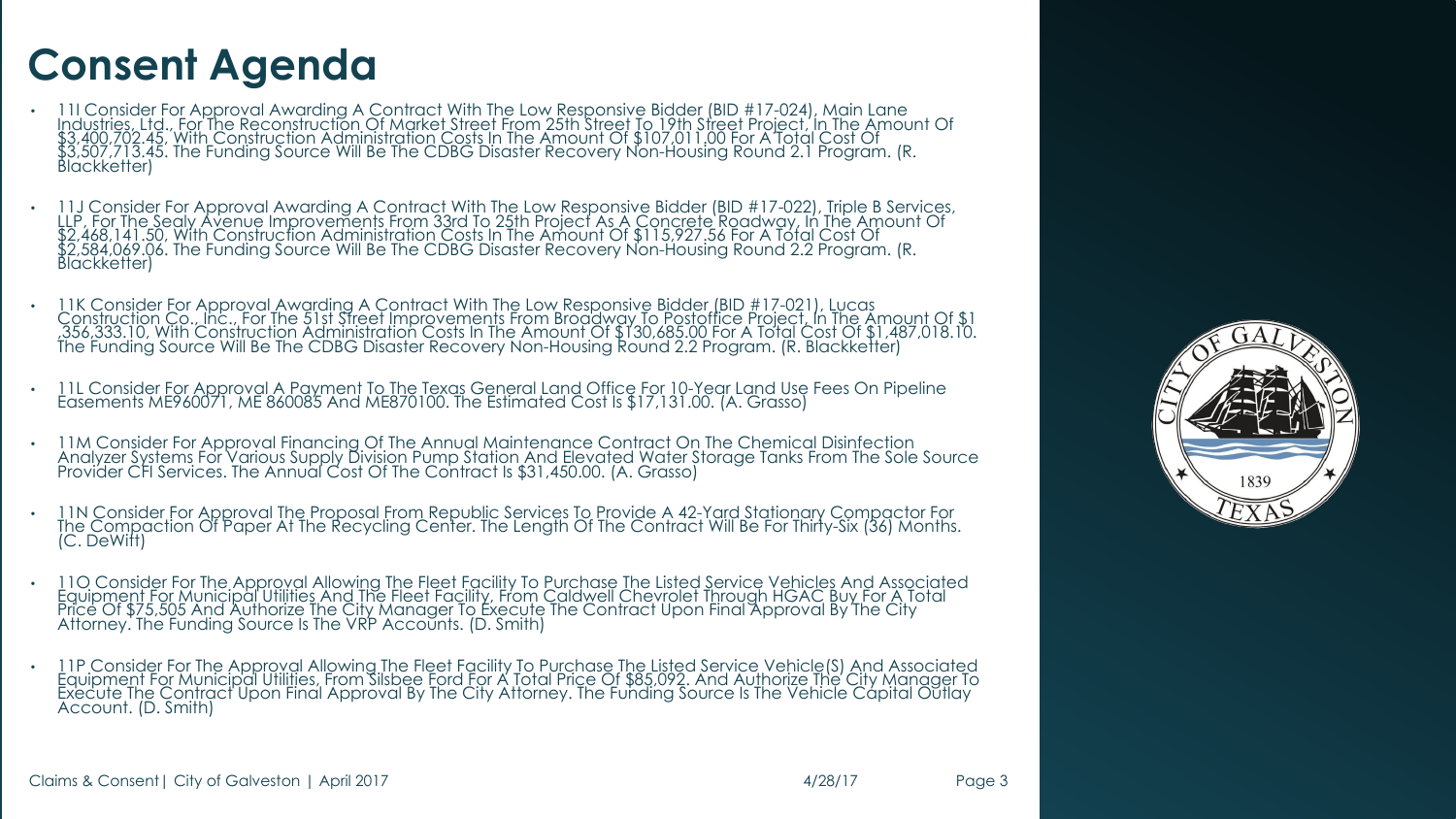- I 1Q Consider For The Approval Allowing The Fleet Facility To Purchase The Listed Pickups And Associated Equipment For Municipal Utilities, From Caldwell Country Chevrolet Who Was The<br>Lowest Bidder For A Total Price Of \$65 Contract Upon Final Approval By The City Attorney. The Fund Source Is The Vehicle Replacement<br>Account. (D. Smith)
- 11R Consider For The Approval Allowing The Fleet Facility To Purchase The Listed Freightliner Litter<br>Truck And Associated Equipment For Municipal Utilities, From Houston Freightliner Through HGAC<br>Buy For A Total Price Of (D. Smith)
- I IS Consider For The Approval Allowing The Fleet Facility To Purchase The Listed Ford F350 Pickup .<br>With A Service Bed And Associated Equipment For Municipal Utilities, From Silsbee Ford Through<br>HGAC\_Buy For A Total Price Upon Final Approval By The City Aftorney. The Funding Source Is The VRP Accounts. (D. Smith)
- 11T Consider For The Approval Allowing The Fleet Facility To Purchase One (1) GapVax Sewer Cleaning Truck And Associated Equipment For Municipal Utilities, From Rush Truck Center Through<br>Buy Board For A Total Price Of \$398,200 And Authorize The City Manager To Execute The Contract Upon Final Approval By The City Attorney. (D. Smith)
- 110 Consider For Approval Allowing The Fleet Facility To Purchase One (1) Godwin Pump, One<br>[1] Generac Light Tower And Associated Items For Municipal Utilities, From Xylem Dewatering Through HGAC Buy For A Total Price Of \$51,438.70, And Authorize The City Manager To Execute<br>The Contract Upon Final Approval By The City Attorney. (D. Smith)
- I IV Consider For Approval Allowing The Fleet Facility To Purchase Two (2) Sullair Air Compressors .<br>And Associated Items For Municipal Utilities, From Xylem Dewatering Through HGAC Buy For A<br>Total Price Of \$45,551.48, And Approval By The City Attorney. (D. Smith)

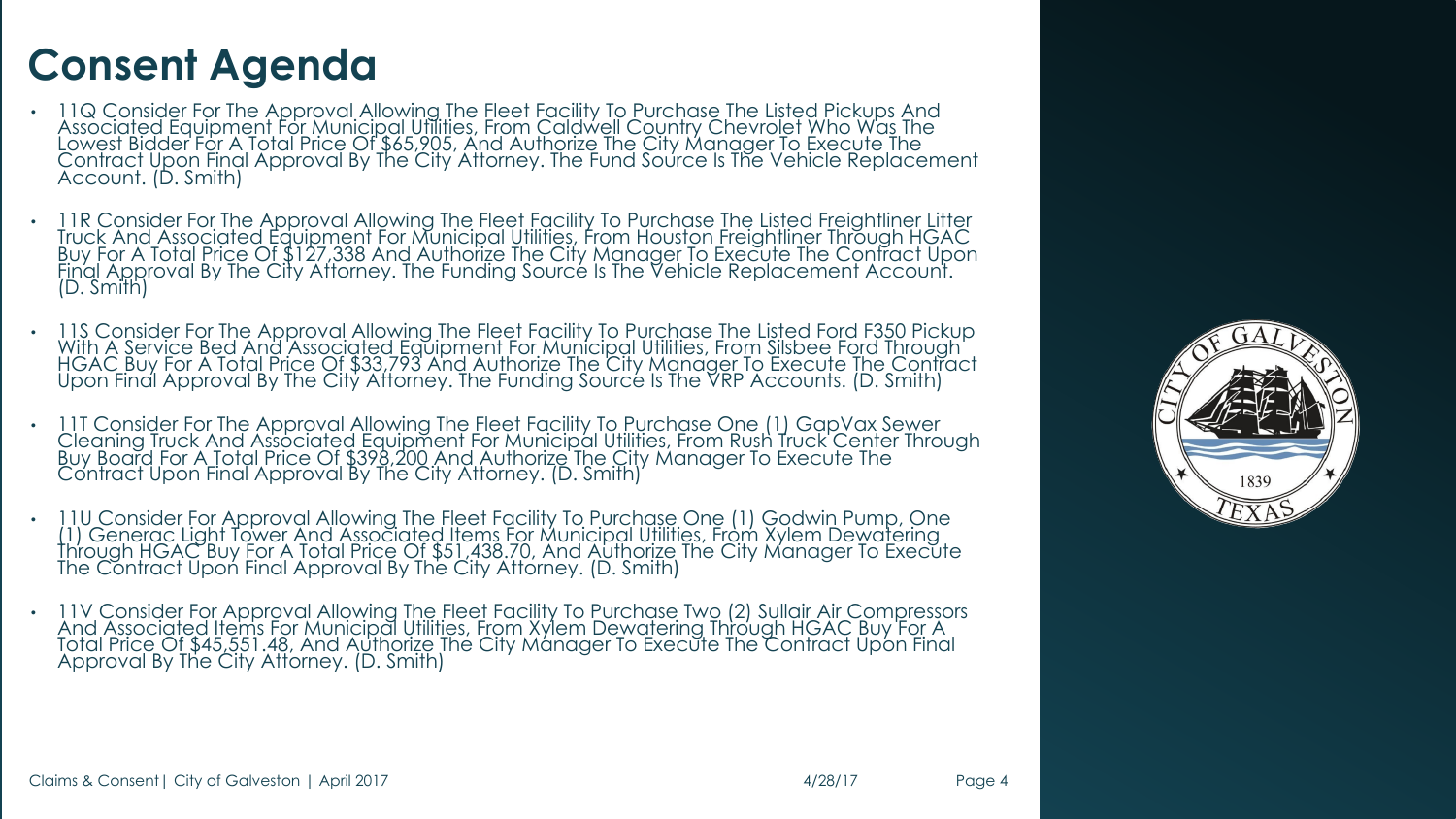- 11W Consider For The Approval Of The Change Order Totaling \$43,367 To General Contractors<br>Services (GCSI) For The Seawall Improvements Project Which Was Awarded Under BID# 16-01, And Authorize The City Manager To Execute The Contract Upon Final Approval By The City Attorney. The Original Approved Amount Was \$4,898,458. The Extended Amount With The Change Order Is \$4,941,825 Which Is A 0.89% Increase. Funding Sources: Federal And CMAQ Grants, And HOT Tax. (D. Smith)
- IIX Consider For The Approval Allowing The Fleet Facility To Purchase The Listed Spartan Fire<br>Pumper And Associated Equipment For The Fire Department, From Metro Fire Apparatus<br>Specialists\_/ Spartan Through HGAC Buy For A Manager To Execute The Contract Upon Final Approval By The City Attorney. The Funding Source Is The VRP Accounts. (D. Smith)
- 11Y Consider For Approval An Advanced Funding Agreement Between The City Of Galveston,<br>Texas And The Texas Department Of Transportation (TxDOT) In Support Of Intersection,<br>Landscaping, Median And Signage Improvements Alo
- . 112 Consider For Approval An Advanced Funding Agreement Between The City Of Galveston,<br>Texas And The Texas Department Of Transportation (TxDOT) In Support Of Mill And Overlay<br>Project For Seawall Blvd, From Boddecker Driv Of Local Share Matching Funds In An Amount Not To Exceed \$400,000. (R. Beverlin)
- 11AA Consideration Of Interlocal Agreement Between The City Of Galveston, Texas And Texas City, Texas And Associated Resolution In Support Of The Galveston-Houston Connectivity Transit Pilot Project.
- 11BB Consider For Approval An Interlocal Agreement Between The City Of Galveston, Texas And<br>Harris County (Dba Harris County RIDES) In Support Of A Pilot Program For Subsidized Taxi Services<br>For The Delivery Of Dial-A-Ri
- 11CC Consider For Approval A Resolution Of The City Of Galveston Approving Membership In The Gulf Coast Coalition Of Cities
- 11DD Receive And File A Report From The Galveston Housing Finance Corporation And Galveston Property Finance Authority Dated March 30, 2017.

Claims & Consent| City of Galveston | April 2017 4/28/17 Page 5